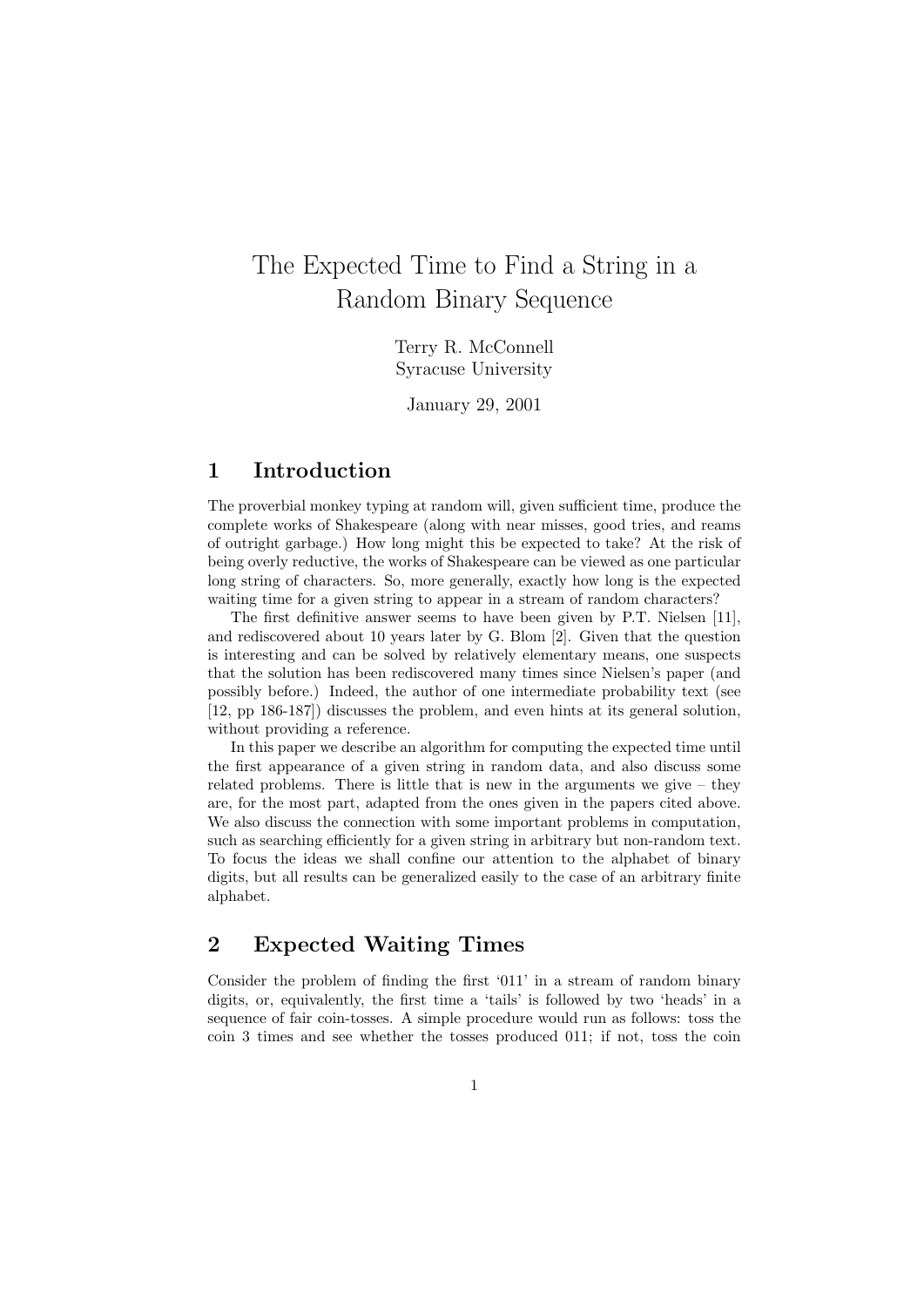another 3 times, and repeat until one of the three toss trials yields the desired sequence. Each such trial has probability  $\frac{1}{8}$  of succeeding, and each trial is independent of the others. It follows that the number of trials, N, until the first successful one has a geometric distribution,

$$
P(N = j) = \left(\frac{1}{8}\right) \left(\frac{7}{8}\right)^{j-1}
$$

,

hence the expected value of  $N$  is 8.

Unfortunately, this simple analysis is not correct for the original problem. Suppose, for example, the first trial produced 010. This is a failure, but it is now possible that the target sequence can be obtained after the next two tosses (if they are 11). In other words, since success can sometimes occur before the end of a complete trial, trials are not independent. It easy to see that this argument does yield an upper bound of 24, the extra factor of three occurring because each trial requires 3 digits. In fact, as we shall see below, 8 is the correct result for this string, but there are other target strings (111, e.g.) for which 8 is not correct. The complete story has to do with the internal structure of the target string.

To state and prove a precise result, it is necessary to introduce some notation. Let  $b_1, b_2, \ldots$  be a sequence of i.i.d. Bernoulli digits, i.e, each  $b_i$  takes only the values 0 and 1 with equal probability. If  $\sigma$  denotes a fixed finite sequence of binary digits, let  $X_n$  denote the Markov chain whose initial state is  $\sigma$  and whose successive states are obtained by adding the next binary digit on the right and dropping the leftmost digit. (Thus the state space of  $X_n$  comprises all finite binary sequences of length  $|\sigma| = n$ .)

If  $\tau$  is a binary sequence of length  $n-1$  and x is any binary digit, then the transition matrix

$$
P_{x\tau,\sigma} = \frac{1}{2}
$$

if either  $\sigma = \tau 0$  or  $\sigma = \tau 1$ , and is 0 in all other cases. Thus, the transition matrix is doubly stochastic. It is well known that this implies a uniform stationary distribution, and hence we have

$$
E_{\sigma} T_{\sigma} = 2^n, \tag{1}
$$

where  $T_{\sigma}$  denotes the time  $X_n$  first returns to  $\sigma$ .

After these preliminary observations, it is now easy to prove the following theorem:

**Theorem:** Let  $\tau$  be a binary string of length n and let  $T_{\tau}$  be the least j such that  $\tau$  occurs in  $b_1b_2 \ldots b_j$ . Let  $\sigma$  be the longest proper suffix of  $\tau$  that is also a prefix of  $\tau$ . Then

$$
ET_{\tau} = ET_{\sigma} + 2^n.
$$

If  $\tau$  has no proper suffix which is also a prefix, then we interpret  $\sigma$  as the empty string and the first term on the right-hand side as zero.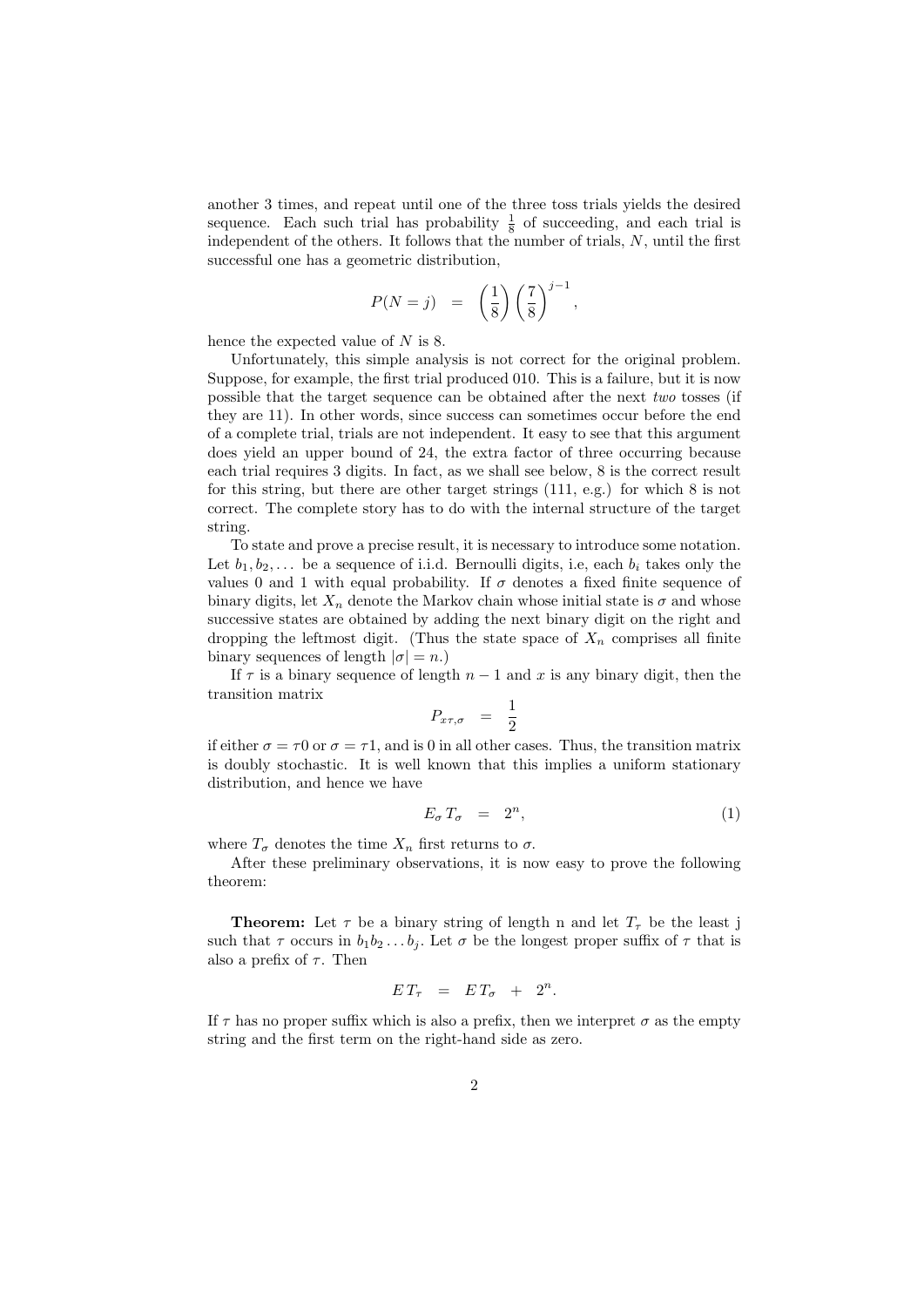Proof: First suppose  $\sigma$  is non-empty. Let  $\nu_1, \nu_2, \ldots$  be the successive times that  $\sigma$  occurs in  $b_1, b_2, \ldots$  (We say that  $\sigma$  occurs at time t if  $b_{t-k+1}b_{t-k+2} \ldots b_t =$  $\sigma$ , where  $k = |\sigma|$ .) Let

$$
Y_j = \begin{cases} 1, & \text{if } \tau \text{ occurs during } \nu_j + 1 \dots \nu_{j+1} \\ 0, & \text{else.} \end{cases}
$$

Let  $d_1, d_2, \ldots, d_l$  be the digits that follow  $\sigma$  in  $\tau$ . Then  $Y_j = 1$  if and only if  $b_{\nu_j+1} = d_1, b_{\nu_j+2} = d_2, \ldots b_{\nu_j+l} = d_l$ . Thus, by the strong Markov property of the sequence  $b_1, b_2, \ldots$  the  $Y_j$  are independent and

$$
P(Y_j = 1) = \left(\frac{1}{2}\right)^l = \left(\frac{1}{2}\right)^{n - |\sigma|}.
$$

If N is the first  $j \ge 1$  such that  $Y_j = 1$ , then N has a geometric distribution and

$$
E N = 2^{n-|\sigma|}.
$$

Next, observe that on  $\{Y_j = 1\}$  we must have  $\nu_{j+1} = \nu_j + l$  by the definition of  $\sigma$ . Thus

$$
T_{\tau} = T_{\sigma} + \sum_{j=1}^{N} (\nu_{j+1} - \nu_j).
$$

The  $\nu_{j+1} - \nu_j$  are also i.i.d, and by (1) we have  $E(\nu_{j+1} - \nu_j) = 2^{|\sigma|}$ . Finally, by Wald's first lemma

$$
E\sum_{j=1}^{N}(\nu_{j+1}-\nu_j)=E N E(\nu_2-\nu_1)=2^{n-|\sigma|}2^{|\sigma|}=2^n,
$$

and the result follows in this case.

 $\mathbf{v}$ 

Strangely, the case of an empty  $\sigma$  seems to require a completely different argument. Let us adopt some of Nielsen's terminology and call a proper suffix of  $\tau$  which is also a prefix a *bifix* of  $\tau$ . Thus, assume for the rest of the argument that  $\tau$  is bifix free. Suppose x is the first digit of  $\tau$ . Then x is the longest bifix of  $\tau x$ , so by the result for a nonempty bifix,

$$
ET_{\tau x} = ET_x + 2^{n+1} = 2^{n+1} + 2. \tag{2}
$$

Denote  $x' = 1 - x$ . Then by conditioning on the first digit,

$$
E_{\tau}T_{\tau x} = 1 + \frac{1}{2}E_{\tau x'}T_{\tau x}.
$$
 (3)

But no suffix of  $\tau x'$  is a prefix of  $\tau x$ , so using (2),

$$
E_{\tau x'} T_{\tau x} = E T_{\tau x} = 2^{n+1} + 2.
$$

Combining this with (3), we have  $E_{\tau}T_{\tau x} = 2^{n} + 2$ . Since  $\tau$  must occur before  $\tau x$  can occur,

$$
E T_{\tau x} = E T_{\tau} + E_{\tau} T_{\tau x} = E T_{\tau} + 2 + 2^{n}.
$$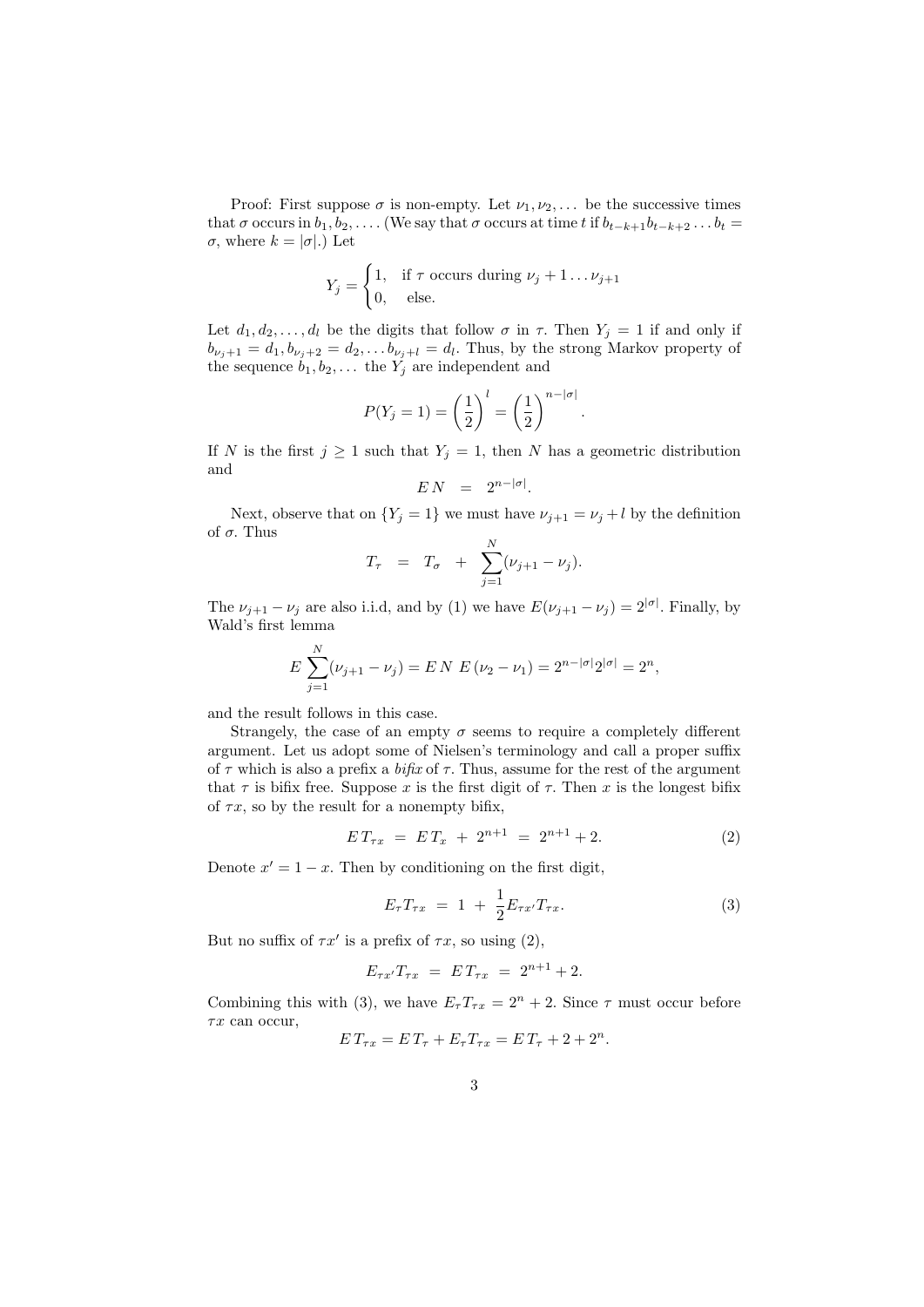Thus,  $2^{n+1} + 2 = ET_{\tau} + 2^n + 2$ , and we conclude that  $ET_{\tau} = 2^n$ .

With the result of the theorem it is a simple matter to design a recursive algorithm to compute  $ET_{\tau}$  for any given finite string  $\tau$ . See, e.g., [6] for an implementation in the C programming language. Another approach is based upon the concept of "failure function" from the theory of lexical analysis. (See, e.g., [1 ,exercises 3.26 and 3.27], which in turn are based on a paper of Knuth, Morris and Pratt [9].) Consider the problem of designing an algorithm to find the first occurrence of  $\tau$  in an input stream of binary digits. A common approach is to build (or simulate) a finite state machine whose states correspond to prefixes of  $\tau$ . There is also an initial state, and a terminal state that is entered at the moment the full string  $\tau$  is found in the input stream.

For example, suppose  $\tau$  is 01001. In addition to the starting and terminal states, we would construct 5 additional states corresponding to the strings  $0, 01, 010$ , and  $0100$ . Call these states 1,2,3, and 4, with the initial state being labeled 0 and the terminal state being labeled 5. When the current state is 3 (corresponding to 010,) and a 0 is received, the new state will be 4 (corresonding to 0100.) On the other hand, if a 1 is received the new state would be 2 (corresponding to 01.) In general, the current state measures the progress towards constructing the entire target string.

If the states are numbered as described, the *failure function*,  $f(n)$ , is the length of the longest proper suffix of the string labeled by  $n$  that is also a prefix of the target string. (One defines  $f(n) = 0$  if there is no such suffix.) For example, with the target string as above, we have  $f(1) = 0, f(2) = 0, f(3) = 1$ , and  $f(4) = 1$ . Knuth, Morris, and Pratt *op. cit.* show how to compute the failure function and use it to implement an efficient search algorithm.

By iterating the result of the theorem, one easily obtains the following expression for  $ET_{\tau}$  in terms of the failure function:

 $ET_{\tau} = 2^{n} + 2^{f(n)} + 2^{f(f(n))} + \ldots$ 

with the sum being continued as long as the exponent remains positive.

#### 3 Variations

A number of authors have considered variations on the problem discussed in the previous section. Blom and Thorburn [3], e.g, consider the first time any in a set of target strings is obtained in a stream of random data. The corresponding deterministic problem, i.e, implementing algorithms to search for keywords in a stream of data, is obviously important in computer science and there is an extensive literature. ( Compilers of computer languages must be able to recognize programming language keywords such as while, if, for, etc.) See [1].

E. Karnin [8] considers the first time,  $\tau_n$ , that any sequence of a given length n repeats in random data. Among other results, he finds the asymptotic behavior of the expected time:

$$
E \tau_n \sim \sqrt{\pi 2^n}, \text{ as } n \to \infty.
$$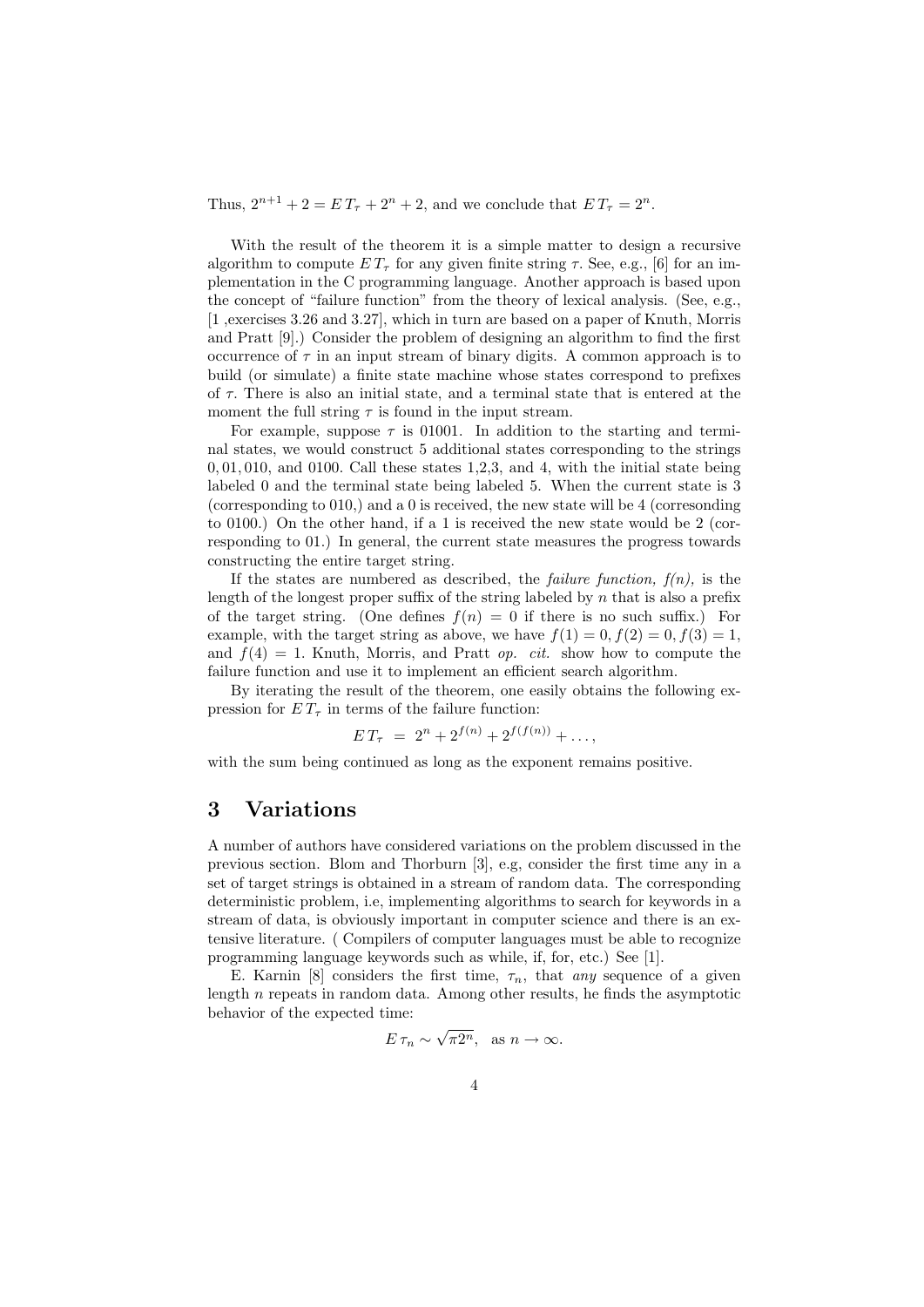Karnin points out that this result is closely related to the classical "birthday problem." Suppose there are N distinct objects that are sampled one by one with replacement. How long, on average, until some object is obtained for the second time? If the objects in question are binary strings of length  $n$ , then  $N = 2<sup>n</sup>$ . When such strings are generated independently, unlike the case considered above, then the same asymptotic analysis as given in Karnin's paper considered above, then the same asymptotic analysis as given in Karnin's paper<br>shows that the expected time until the first repeat is asymptotic to  $\sqrt{\pi}2^{n-1}$ shows that the expected time until the first repeat is asymptotic to  $\sqrt{\pi}2^{n-1}$  as  $n \to \infty$ . Thus, it takes roughly  $\sqrt{2}$  times longer until the first repeat in a stream of random digits, apparently due to the dependence amongst successive n-tuples.

There are many interesting issues concerned with the probability that one string of a given length will occur before another given string of the same length. See, e.g, [5], which discusses curious non-transitive effects that occur when bettors place wagers on which strings will occur first.

How long does it take, on average, before all strings of a given length have been observed in the input stream? More generally, how long does it take a given Markov chain to visit all of its states? If we denote this random time by T, then it is not difficult to write down an explicit formula for  $ET$  using some elementary facts about Markov chains. Assume the chain is irreducible and has a finite state space. It is easy to see that

$$
E_i(\text{number of visits to j}) = \delta_{ij} + P_{ij} + P_{ij}^2 + \dots \tag{4}
$$

Suppose  $A$  is a given collection of states, the initial state,  $i$ , does not belong to  $A$ , and we want to find  $E_i$ (number of visits to j before reaching A). The previous formula can be used if we replace all transitions into and out of states in A with transitions to a new absorbing state,  $\Delta$ . Its transition matrix Q can be constructed from  $P$  as follows: first construct a matrix  $Q$  from  $P$  by replacing all entries in rows and columns corresponding to states in A with zero entries. Next add a bottom row to Q consisting of all zeros, and finally adjoin a last column to Q so that the row sums equal 1. (Entries in the new last column thus correspond to the probabilities of transitions into A for the original chain, and transitions into  $\Delta$  for the new chain.) If  $j \notin A$  the right side of (4) with P replaced by  $\tilde{Q}$  then gives the expected number of visits to j before reaching A. Moreover, because of the form of  $\tilde{Q}$ , we can use Q in place of  $\tilde{Q}$ . Since the chain is irreducible, states in A will eventually be reached with probability one. From this, it is easy to show that the series converges and equals  $(I - Q)_{ij}^{-1}$ . To summarize, we have that

 $E_i$ (number of visits to j before reaching A) =  $(I - Q)^{-1}_{ij}$ .

Now suppose that  $A = \{i_1, \ldots, i_k\}$ , that  $T_A$  denotes the time to reach some state in A for the first time, and that  $T_j$  denotes the time to reach an individual state  $j$  for the first time. Then

$$
T_A = T_{i_1} \wedge T_{i_2} \wedge \cdots \wedge T_{i_k},
$$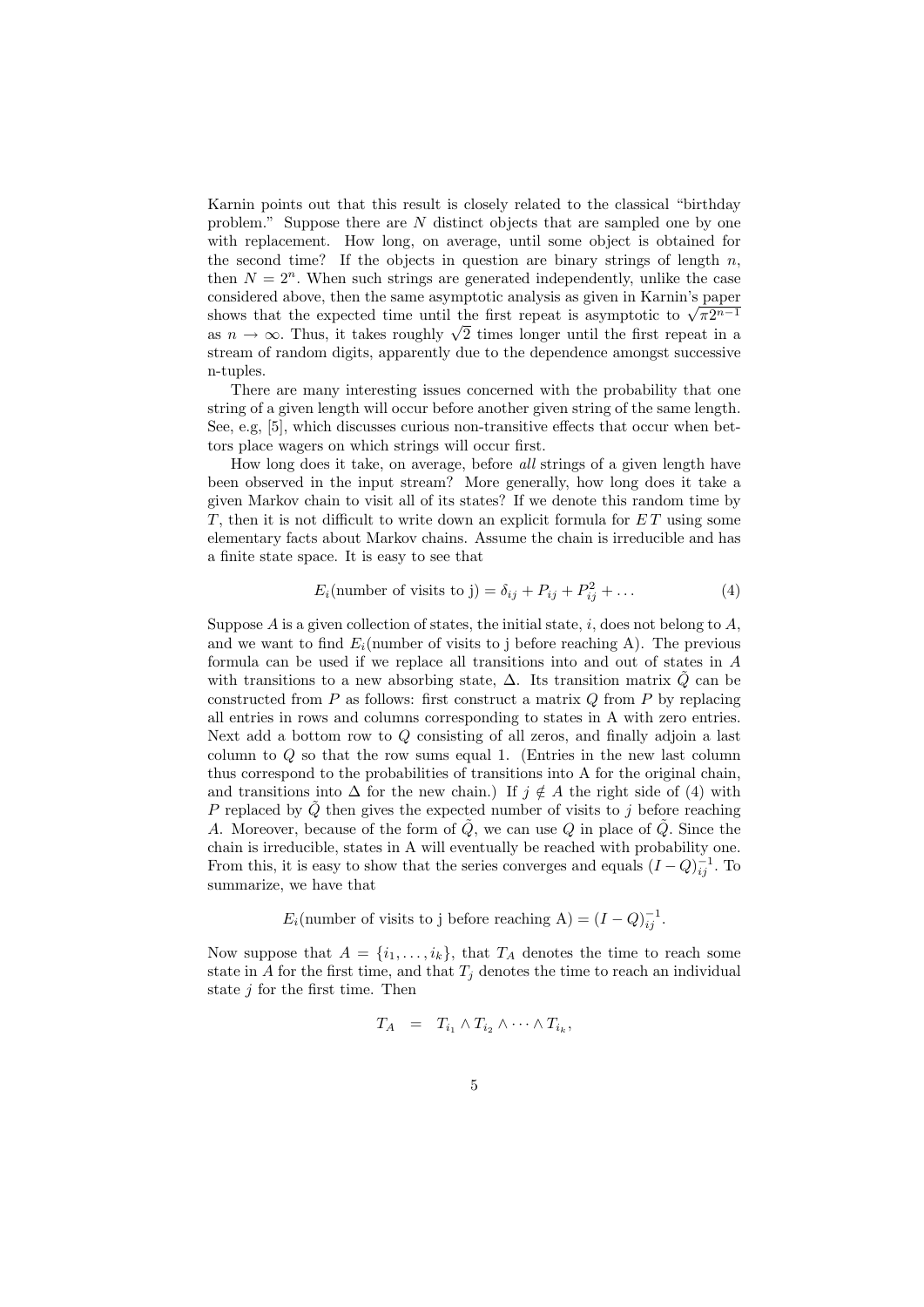where  $a \wedge b$  denotes the smaller of numbers a and b. On the other hand, if the entire state space is  $S = \{i_1, \ldots, i_n\}$ , then

$$
T = T_{i_1} \vee T_{i_2} \vee \cdots \vee T_{i_n},
$$

where we use the standard notation  $a \vee b$  for the larger of the numbers. Finally, a version of the "inclusion-exclusion formula" gives

$$
T_{i_1} \vee \cdots \vee T_{i_n} = \sum_{j=1}^n T_j - \sum_{i < j} T_i \wedge T_j
$$
  
+ 
$$
\sum_{i < j < k} T_i \wedge T_j \wedge T_k - \cdots + (-1)^{n+1} T_{i_1} \wedge \cdots \wedge T_{i_n}.
$$

Combining these results, and taking expectations, we arrive at the following general formula: if  $i$  is a particular state and  $T$  is the time it takes to visit all the states, then

$$
E_i T = \sum_{j=1}^n (-1)^{j+1} \sum_{C=\{i_1,\ldots,i_j\}} \sum_{k \notin C} (I - P_C)_{ik}^{-1},
$$

where the second sum is over distinct subsets  $C$  of size  $j$  of the state space, and  $P<sub>C</sub>$  is the matrix obtained from P by replacing with 0 all entries in rows and columns corresponding to states in C.

To apply this to the problem of finding all binary strings of length  $n$ , note that after the first n digits the resulting string is uniformly distributed on the set S of all strings  $\sigma$  of length n. By conditioning on the string  $\sigma$  it follows that

$$
ET = n + \frac{1}{2^n} \sum_{\sigma} E_{\sigma} T,
$$

where the sum extends over all strings  $\sigma$  of length n. The above formula can then be applied to calculate each term on the right.

For small values of  $n$  these formulas can be used to compute the expected value exactly (See, e.g, the Maple worksheet [7].) For  $n = 1$ , we have  $ET = 3$ . For  $n = 2, 3$ , and 4 the values are, respectively, 9.5,  $\frac{82959}{3640} \approx 22.79...$ , and

15196470103027446764838236318296131920851968094230950060807620630943693 259180013898712074394595904741652282392543237486671525526056835614400 ,

which is approximately equal to 58.63287788. (We reproduce the exact value to discourage those who might look for a simple formula.)

For larger values of  $n$  the formula becomes impractical. For example, with  $n = 5$  the state space has size 32, and an unsophisticated application of the above formula would involve inverting some  $2^{32}$  large matrices.

Failing a practical method for calculating  $ET$ , one can still ask for the asymptotic behavior of this quantity as  $n \to \infty$ . This is closely related to the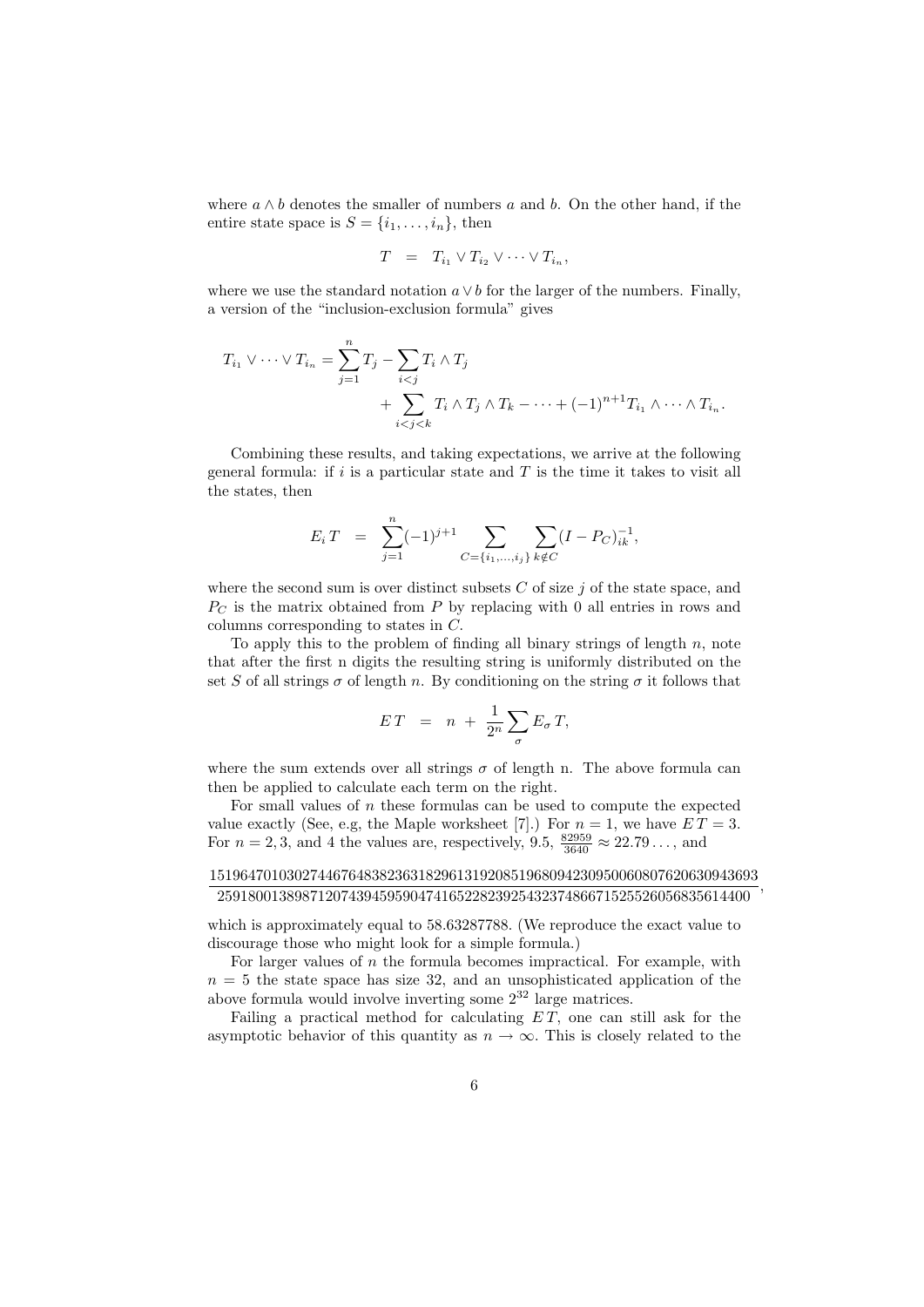classical "coupon collector's problem:" Suppose there are N objects, each of a different type, and a collector receives one item, selected at random with replacement, at each unit of time. How long, on average, until the collector will have obtained at least one of each type of object? It is well known that as  $N \to \infty$ , the expected time is asymptotic to N log(N). (See, e.g, [4, p. 39].)

We can easily use this result to find an upper bound for  $ET$ : Group the stream of random digits into blocks of length n, and view each such block as one in a sequence of random samples from the set of binary strings of length n. Since  $N = 2^n$  here, we immediatly obtain the asymptotic upper bound that

$$
ET \leq (\log(2) + \epsilon)n^2 2^n,
$$

once *n* is sufficiently large, for any  $\epsilon > 0$ .

Of course, this result is quite crude. Indeed, Mori [10] has proved that the correct rate of growth is exactly the same as for the coupon collector's problem:

$$
ET \sim \log(2) n 2^n,
$$

as  $n \to \infty$ . (I thank David Aldous for pointing out this reference.) It is perhaps surprising that the dependence amongst successive substrings of length n in a random stream does not affect the result of the coupon collector's problem, since it apparently has a significant effect in the case of the birthday problem.

#### References

- 1. A.V. Aho, R. Sethi, and J.D. Ullman, Compilers, Principles, Techniques, and Tools, Addison-Wesley, Reading, 1988.
- 2. G. Blom, On the mean number of random digits until a given sequence occurs, J. Appl. Prob. 19(1982), 136-143.
- 3. G. Blom and D. Thorburn, How many random digits are required until given sequences are obtained? J. Appl. Prob.  $19(1982), 518-531$ .
- 4. Richard Durrett, Probability: Theory and Examples, 2nd Edition, Wadsworth, Belmont, CA, 1996.
- 5. M. Gardner, Mathematical games, Scientific American 231(1974), 120- 125.
- 6. http://barnyard.syr.edu/quickies/cover.c
- 7. http://barnyard.syr.edu/cover.ma
- 8. E.D. Karnin, The first repetition of a pattern in a symmetric bernoulli sequence, *J. Appl. Prob.* **20** (1983), 413-418.
- 9. D.E. Knuth, J.H. Morris, and V.R. Pratt, Fast pattern matching in strings, SIAM J. Comput. 6(1977), 323-350.